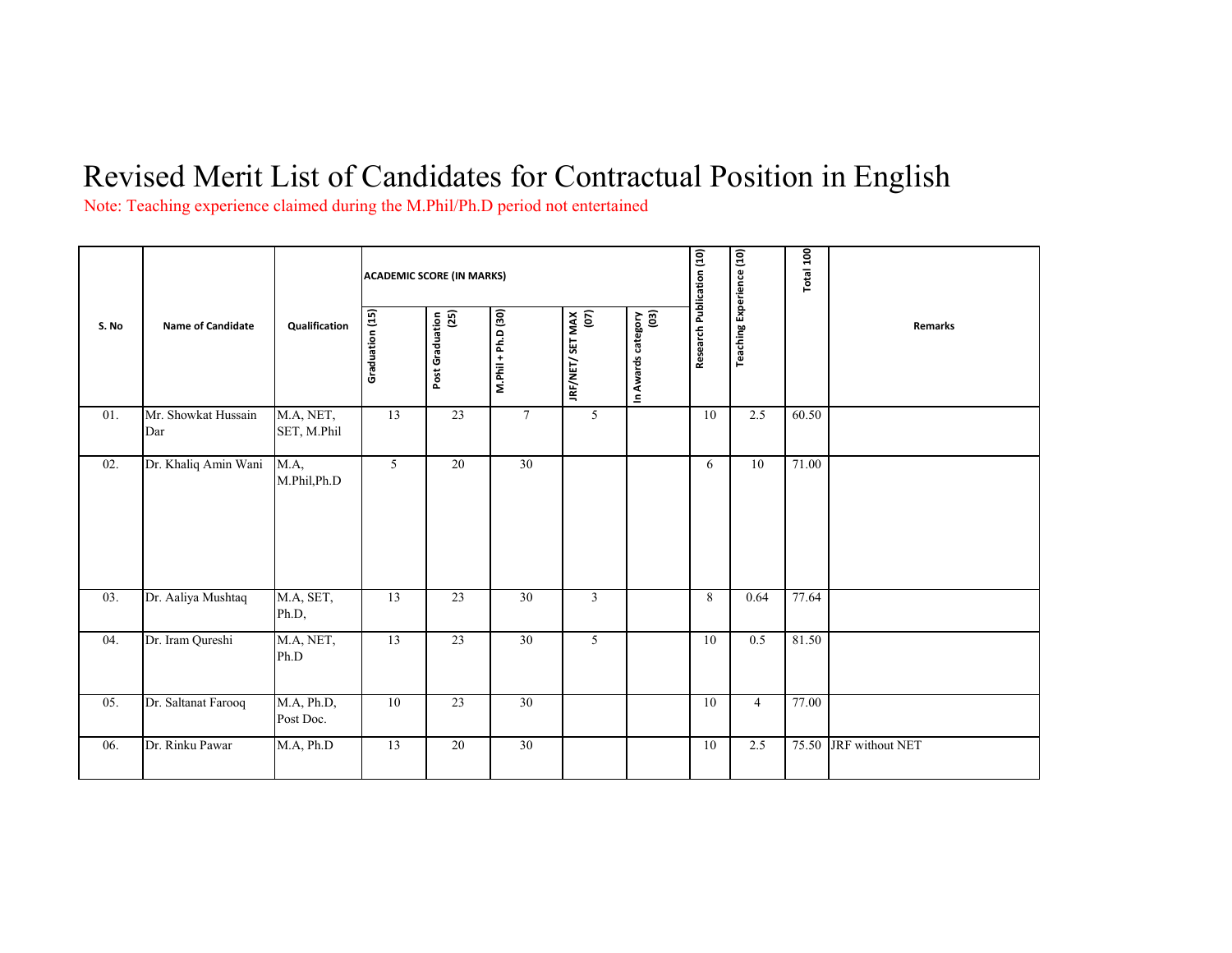## Revised Merit List of Candidates for Contractual Position in English

Note: Teaching experience claimed during the M.Phil/Ph.D perieod is not entertained

| S. No | <b>Name of Candidate</b>     | Qualification             | <b>ACADEMIC SCORE (IN MARKS)</b> |                         |                    |                          |                            |                           |                                 | Total 100 |                |
|-------|------------------------------|---------------------------|----------------------------------|-------------------------|--------------------|--------------------------|----------------------------|---------------------------|---------------------------------|-----------|----------------|
|       |                              |                           | Graduation (15)                  | (25)<br>Post Graduation | M.Phil + Ph.D (30) | JRF/NET/ SET MAX<br>(07) | In Awards category<br>(03) | Research Publication (10) | <b>Teaching Experience (10)</b> |           | <b>Remarks</b> |
| 07.   | Dr. Huda Majeed              | M.A, M.Phil,<br>Ph.D      | 13                               | 20                      | $\overline{30}$    |                          |                            | 10                        | 4.59                            | 77.59     |                |
| 08.   | Miss Malik Sadaf             | M.A, NET,<br><b>SET</b>   | 10                               | 23                      |                    | 5                        |                            | $\overline{2}$            |                                 | 40.00     |                |
| 09.   | Dr. Rasak Anayat             | M.A, Ph.D                 | 13                               | 23                      | 30                 |                          |                            | 10                        | 7.5                             | 83.50     |                |
| 10.   | Dr. Farrukh Faizan Mir       | M.A, SET,<br>M.phil, P.hD | 13                               | 23                      | 30                 | $\mathfrak{Z}$           |                            | 10                        | $\overline{4}$                  | 83.00     |                |
| 11.   | Mr. Abdul Rauoff             | M.A, SET                  | 5                                | 20                      |                    | $\mathfrak{Z}$           |                            |                           |                                 | 28.00     |                |
| 12.   | Shafaq Muzzafar              | M.A, SET                  | 13                               | 23                      |                    | $\mathfrak{Z}$           |                            | 10                        | 2.88                            | 51.88     |                |
| 13.   | Dr. Muzaffar Ahmad<br>Rather | M.A, SET,<br>Ph.D         | 5                                | 20                      | 30                 | $\mathfrak{Z}$           |                            | 10                        | 1.5                             | 69.50     |                |
| 14.   | Dr. Naadiya yaqoob           | M.Phil, Ph.D              | 5                                | 23                      | 30                 |                          |                            | 10                        | -1                              | 69.00     |                |